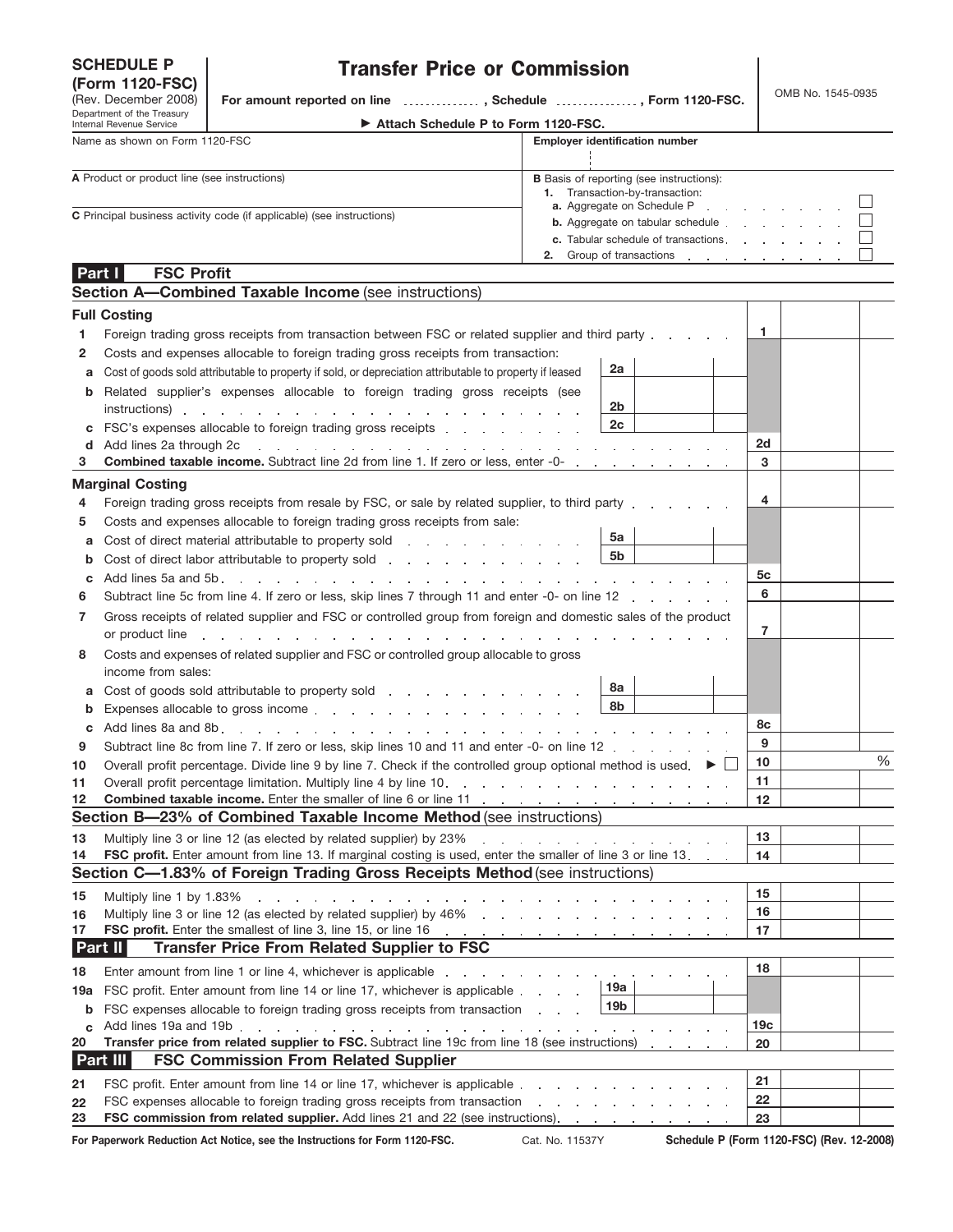# **General Instructions**

# **Purpose of Schedule**

Use Schedule P to figure an allowable transfer price to charge the FSC or an allowable commission to pay to the FSC under the administrative pricing rules discussed below. The transfer price or commission is used to allocate foreign trading gross receipts from the sale of export property or from certain services between the FSC and its related supplier.

**Related supplier.** Under Regulations section 1.482-1(a), a related supplier is an entity that is owned or controlled directly or indirectly by the same interests as the FSC.

## **Filing the Schedule**

File the schedule for a FSC that has foreign trading gross receipts during the tax year from:

● The resale of export property or from certain services or

● The disposition of export property or from services in which the FSC served as commission agent for a related supplier.

## **When Not To File**

Do not complete Schedule P (or an alternate format) in the following three situations.

1. The section 482 method of transfer pricing is used. If the 23% and 1.83% methods (see the instructions for Sections B and C on page 3) do not apply to a sale or if the related supplier does not choose to use them, the transfer price for a sale by the related supplier to the FSC is figured on the basis of the sales price actually charged but is subject to section 482 and its regulations and to Temporary Regulations section 1.925(a)-1T(a)(3)(ii).

2. The arm's-length pricing method is used. If the transaction is with an unrelated supplier, the FSC bases its profit on the arm's-length price.

3. Transactions are incomplete at the end of the year. If export property bought by the FSC from the related supplier during the tax year is unsold by the end of the FSC's tax year or the related supplier's tax year in which the property was transferred, the 23% and 1.83% methods cannot be used. Instead, the transfer price of the property bought by the FSC is the supplier's cost of goods sold for the property. See Temporary Regulations section 1.925(a)-1T(c)(5)(i)(C) for rules regarding the transfer price of property resold during the subsequent tax year.

# **Specific Instructions**

**Item A–Product or Product Line.** Enter the product or product line that meets one of the two standards below.

1. The principal product based on the North American Industry Classification System (NAICS) (see the last page of the Instructions for Form 1120-FSC) or

**Note.** If the FSC used the Standard Industrial Classification (SIC) codes for Schedule P in prior tax years, it may complete item A based on the SIC codes for the current tax year. 2. A recognized industry or trade use.

**Item B–Basis of Reporting.** The FSC must indicate the basis on which the amounts on Schedule P were determined using either the transaction-by-transaction basis or an election to group transactions.

Except for certain small FSCs electing to group transactions (discussed below), FSCs should not file a separate Schedule P for each transaction or each group of transactions.

1. Transaction-by-transaction. If the FSC makes pricing determinations based on each transaction rather than an election to group transactions, check box 1a, box 1b, or box 1c depending on the FSC's preferred reporting format.

a. Aggregate on Schedule P. If the FSC chooses to aggregate its transactions on one or more Schedules P, check box 1a.

● Aggregate on one Schedule P those transactions for which the same administrative pricing method is applied, provided all the transactions are included in the same product or product line indicated in item A.

● Aggregate on separate Schedules P those transactions for which the same pricing method is applied in each separate product line.

If a different pricing method is applied to some of the transactions in one or more of the separate product lines, additional Schedules P must be filed.

**Example.** If the 23% of combined taxable income method applies to transactions in three separate product lines (as indicated in item A), the FSC would file three aggregate Schedules P. However, if the FSC uses the 1.83% of foreign trading gross receipts method for some of the transactions in one of the product lines, the FSC would file four aggregate Schedules P.

b. Aggregate on tabular schedule. The FSC may choose to aggregate its transactions on a tabular schedule rather than on Schedule P. To do so, file one

Schedule P, entering only the taxpayer's name and employer identification number (EIN) at the top of Schedule P. Also, check box 1b. Attach a tabular schedule to the partially completed Schedule P, reporting all information as if a separate Schedule P were filed for each aggregate of transactions described in 1a above. Also see *Format of tabular schedules* on page 3.

**Note.** To be eligible for either of the aggregate reporting formats described above in 1a or 1b, the FSC and its related supplier must maintain a supporting schedule that contains all information that would be reported if a separate Schedule P were filed for each transaction. The supporting schedule should not be filed with the Schedule P.

c. Tabular schedule of transactions. Instead of aggregate reporting, the FSC may choose to report transactions on a tabular schedule. File one Schedule P, entering only the taxpayer's name and EIN at the top of Schedule P. Also, check box 1c. Attach a tabular schedule to the partially completed Schedule P, reporting all information as if a separate Schedule P were filed for each transaction. Also see *Format of tabular schedules* on page 3.

2. Group of transactions. The FSC's related supplier may elect to group transactions by product or product line in making pricing determinations. The grouping of transactions applies to all transactions completed during the tax year for that product or product line. Do not group sale and lease transactions.

To make the election, complete one Schedule P, entering only the taxpayer's name and EIN at the top of Schedule P. Also, check box 2 of item B and attach a tabular schedule to the partially completed Schedule P, reporting all information as if a separate Schedule P were filed for each group of transactions (see *Format of tabular schedules* on page 3).

**Note.** If a grouping basis is elected, aggregate reporting is not permitted.

Attach Schedule P to Form 1120-FSC. Once the election is made, grouping redeterminations are permitted no later than one year after the due date of the FSC's timely filed (including extensions) Form 1120-FSC. For details, see Regulations section 1.925(a)-1(c)(8).

*Small FSC.* If the FSC elected to be a small FSC under section 922(b) and has foreign trading gross receipts of \$5 million or less for the tax year, the small FSC may file a separate Schedule P for each group of transactions instead of filing a tabular schedule.